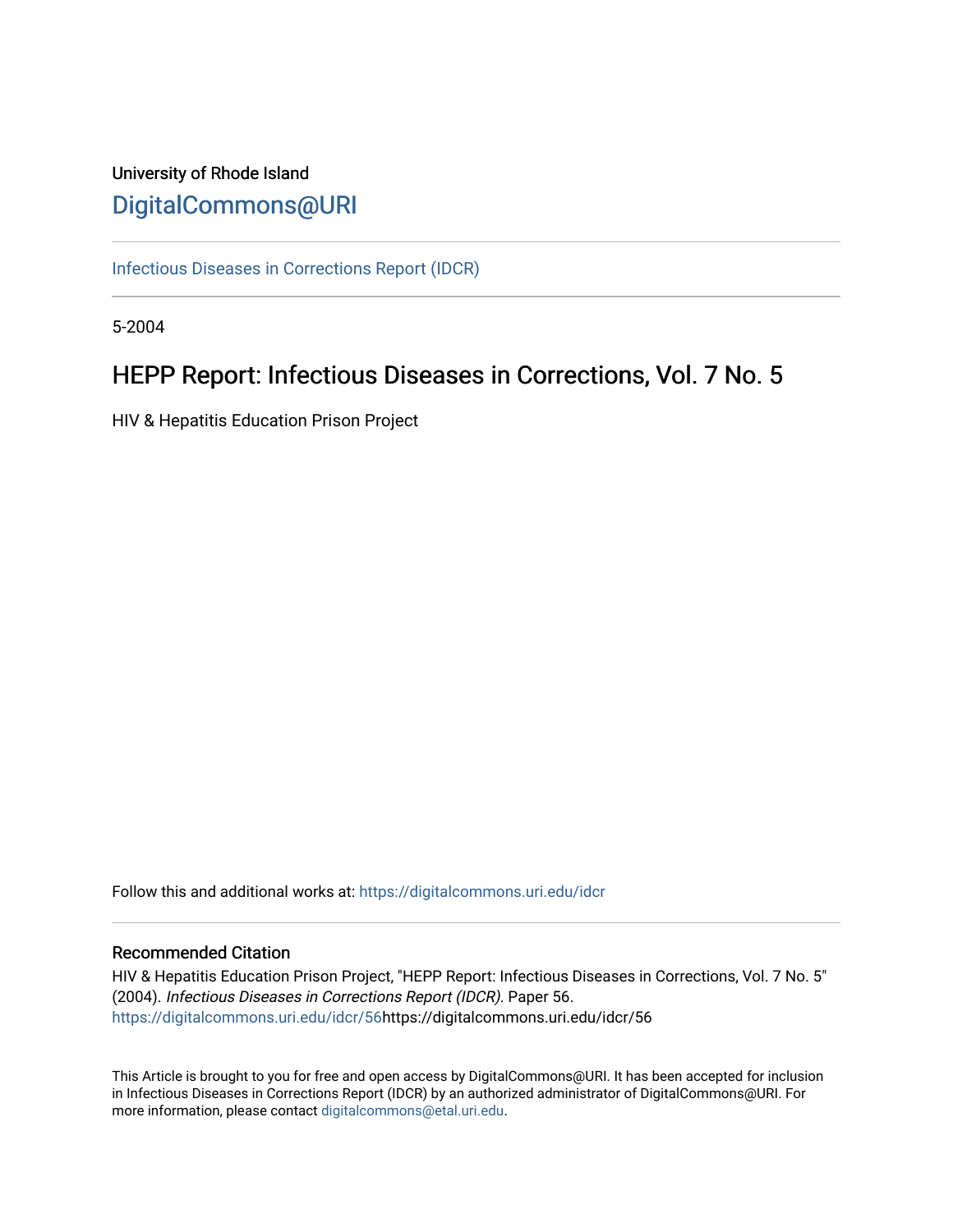

SPONSORED BY THE BROWN MEDICAL SCHOOL OFFICE OF CONTINUING MEDICAL EDUCATION.

## **ABOUT HEPP**

*HEPP Report, a forum for correctional problem solving, targets correctional physicians, nurses, administrators, outreach workers, and case managers. Published monthly and distributed by email and fax, HEPP Report provides up-to-the moment information on HIV/AIDS, hepatitis, and other infectious diseases, as well as efficient ways to administer treatment in the correctional environment. Continuing Medical Education credits are provided by the Brown University Office of Continuing Medical Education. HEPP Report is distributed to all members of the Society of Correctional Physicians (SCP) within the SCP publication, CorrDocs (www.corrdocs.org).*

#### **CO-CHIEF EDITORS Joseph Bick, MD**

*Chief Medical Officer, California Medical Facility, California Department of Corrections*

> **Anne S. De Groot, MD** *Director, TB/HIV Research Lab, Brown Medical School*

#### **DEPUTY EDITORS Frederick L. Altice, MD**

*Director, HIV in Prisons Program, Yale Univ. AIDS Program*

**David P. Paar, MD** *Director, AIDS Care and Clinical Research Program, Univ. of Texas, Medical Branch*

**Bethany Weaver, DO, MPH** *Acting Instructor, Univ. of Washington Center for AIDS and STD Research*

> **Renee Ridzon, MD** *Bill & Melinda Gates Foundation*

#### **SUPPORTERS**

*HEPP Report is grateful for the support of the following companies through unrestricted educational grants: Major Support: Abbott Laboratories, and Roche Pharmaceuticals. Sustaining: Agouron-Pfizer, Boehringer Ingelheim, Gilead Sciences, Inc., GlaxoSmithKline, Merck & Co., Schering-Plough and ViroLogic.*

**Pertinent Topics on HIV Infection Among Women: Prevention, Lipodystrophy, and Drug-drug Interactions**

*Bethany Weaver\*, D.O., M.P.H., Acting Instructor of Medicine, University of Washington Center for AIDS & STD Research (CFAR) and Northwest Correctional Medicine Education Program*

The following sections represent an overview of key points from the 2003 Public Health Service Task Force Recommendations for Use of Antiretroviral Drugs in Pregnant HIV-1 Infected Women for Maternal Health and Interventions to Reduce Perinatal HIV-1 Transmission in the US (available at www.aidsinfo.nih.gov under guidelines, perinatal) and/or the 11th Conference on Retroviruses and Opportunistic Infections (CROI) - February 8 - 11, 2004, San Francisco, CA.

#### **Prevention of Vertical Transmission of HIV Infection Efficacy of Antiretroviral Therapy**

Mother-to-child transmission (MTCT) may be prevented by treating the mother and/or her baby with antiretroviral therapy (ART). Studies have shown a 66% reduction or greater in vertical transmission with different antiretroviral treatment strategies, including both mono- and combination therapy. The first of these studies, initially reported in 1994, showed that the HIV-1 transmission rate for infants who received placebo was 22.6%, compared with 7.6% for those who received zidovudine (AZT). This translates into a 66% reduction in risk for transmission in those who received treatment compared to those who received placebo. Other studies have shown similar results. One study compared nevirapine given to women at the onset of labor and infants at 48-72 hours of life with a very short regimen of AZT given orally during labor and to the infant for the first week of life. In this study, transmission of HIV among the infants at six weeks of age was 12% in the nevirapine arm verses 21% in the AZT arm–a reduction in transmission of nearly 50%. Another study reports transmission rates of 12.3% for nevirapine compared with 9.3% with AZT combined with lamivudine (3TC). In the US, the standard recommendation for infant prophylaxis is six weeks of AZT, regardless of whether the woman has had antepartum, intrapartum, or postpartum ART (for details of AZT dosing in neonates, see perinatal guidelines website noted in the introduction to this article).

It is unclear how intrapartum AZT prophylaxis works as maternal viral load suppression does not fully explain the observed efficacy. The efficacy beyond viral load suppression may be related to the fact that AZT is metabolized into the active triphosphate form within the placenta, which has not been observed with other nucleosides, such as ddl or ddc. Some concerns relating to the safe administration of AZT in pregnancy have been raised with regard to the drug causing disruption in the maternal-fetal barrier, with subsequent observed cytotoxic *in vitro* effects of AZT on the human placenta. However, this has not translated into obvious clinical sequelae in the infant thus far, and the data as presented above do clearly support its use in terms of reduction of HIV transmission to the infant. Whether it relates to increased risk for preterm labor and premature birth, low fetal birth weight, or other more serious clinical events is yet to be determined.

Combination ART appears to have an even greater effect in reducing HIV transmission. In one of these studies, the transmission rate was 10.4% among women who received AZT alone, 3.8% among women who received combination therapy without protease inhibitors (PIs), and 1.2% among women who received combination therapy with PIs. Because of concerns relating to antiretroviral resistance among infected mothers and infants exposed to monotherapy, particularly nevirapine as discussed earlier, the use of combination therapy may be more prudent in the US since it is widely available. Counseling women about the potential for resistance and the longterm effect it may have for her with regard to future antiretroviral options is vital and should be taken into consideration when choosing an appropriate regimen for her. For more detailed information on choosing different strategies in treating pregnant women with HIV infection, please refer to this month's Heppigram on page 4.

#### *Continued on page 2*

| WHAT'S | <b>INSIDE</b> |
|--------|---------------|
|        |               |
|        |               |
|        |               |
|        |               |
|        |               |

Brown Medical School | Providence, RI 02912 | 401.277.3651 | fax: 401.277.3656 | www.hivcorrections.org *If you have any problems with this fax transmission please call 800.748.4336 or e-mail us at HEPP@corrections.net*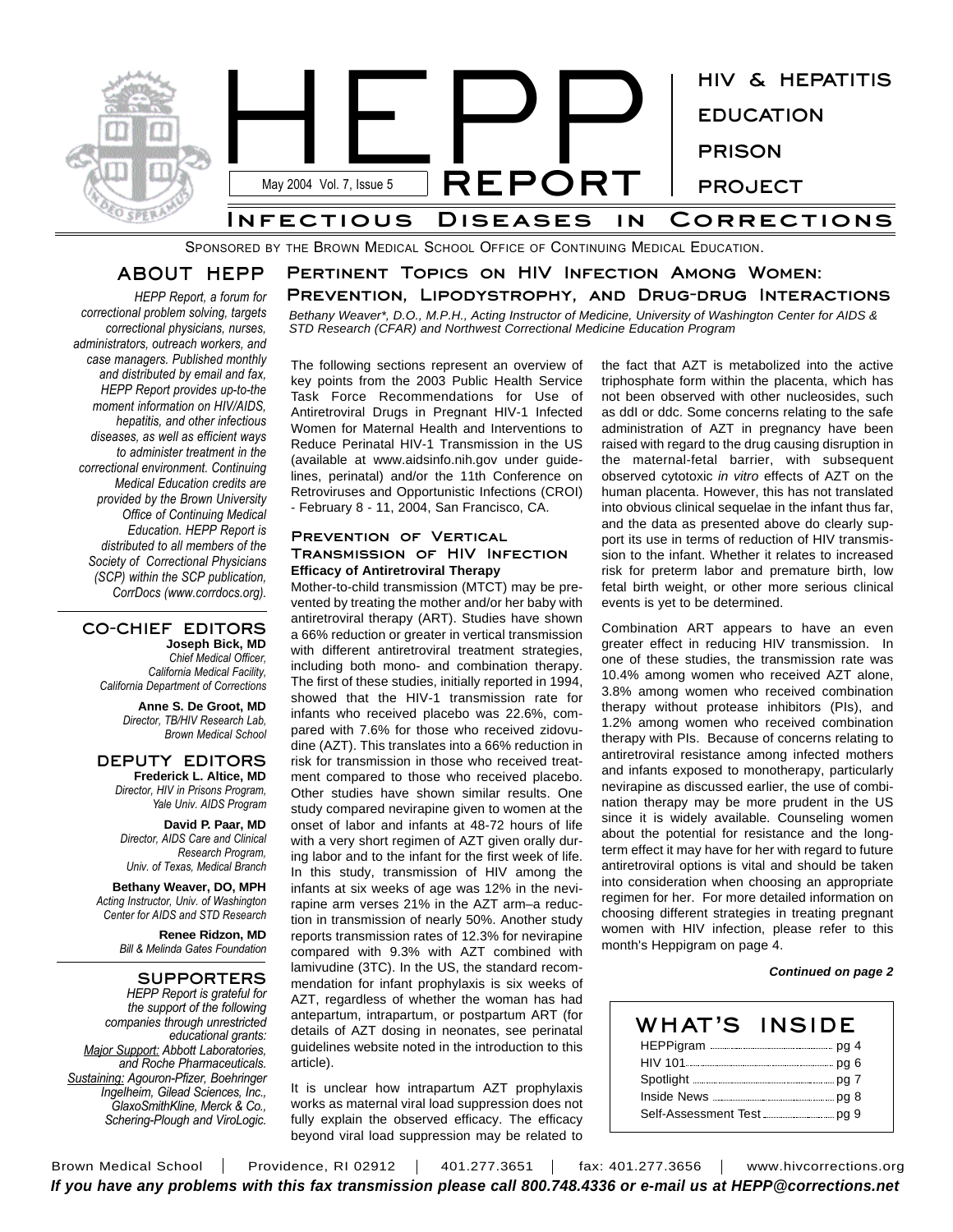#### **Initial Evaluation and Antiretroviral Considerations for HIV-infected Pregnant Women with Regard to Safety and Toxicity**

Initial evaluation of an HIV-infected pregnant woman should include an assessment of HIV-1 disease status, including evaluation of the degree of existing immunodeficiency determined by CD4 count, the risk for disease progression determined by the level of plasma RNA, history of prior or current antiretroviral therapy, gestational age, and supportive care needs, and recommendations regarding options for ART based on the history of previous treatment. The benefits of ART for a pregnant woman must always be weighed against the risk of adverse events to the woman and the baby. These considerations must be carefully thought out and discussed with the patient so that she can make an informed decision. Many women who have begun ART before pregnancy require adjustment of the regimen during the pregnancy due to either (1) intolerance during pregnancy especially in the first trimester, (2) possible dosing changes due to physiologic changes associated with pregnancy, (3) potential longand short-term effects of the drug(s) on the fetus and newborn, and/or (4) discontinuing agents with potential for reproductive toxicity. As with all pregnant women, those receiving ART should be evaluated and closely monitored for hyperglycemia, anemia, and hepatic toxicity and should be offered optimal nutritional status.

Data are limited regarding the safety of antiretroviral drugs in pregnancy and recommendations for use are based on animal toxicity data, anecdotal experience, registry data, and clinical trials. Data are conflicting as to whether the use of combination ART during pregnancy is associated with preterm delivery. Until more is known, these women should be monitored carefully for pregnancy-related toxicities/complications.

Toxicities related to nucleoside analog drugs, such as symptomatic lactic acidosis and hepatic steatosis, may have a female preponderance, and these conditions have similarities to rare but life-threatening complications in pregnancy, such as acute fatty liver and HELLP syndrome (hemolysis, elevated liver enzymes, low platelets). Whether these conditions are increased during pregnancy among women treated with nucleosides is unknown, though there are published case reports that suggest this may be true. The clinician should have a low threshold for considering and screening for any of these mentioned toxicities in a pregnant patient on ART. Among babies born to HIV-infected mothers taking nucleoside therapy during pregnancy, there are conflicting data as to whether these infants are at increased risk for mitochondrial dysfunction, believed to be the etiology behind lactic acidosis and hepatic steatosis. However, this condition, though often fatal when it occurs in infants, appears to be rare.

Regarding the use of non-nucleoside reverse transcriptase inhibitors, the development of severe nevirapine-associated skin rash has been reported to be 5.5 to 7.3 times more common in women than men, and has been reported in pregnant women. Hepatic toxicity with systemic symptoms due to nevirapine was 3.2-fold more common in women than men. In a summary analysis from 17 clinical trials of nevirapine use, women with higher CD4 counts  $($ >250 cells/mm<sup>3</sup> $)$  were 9.8 times more likely than women with lower CD4

# *"Nevirapine-resistant virus occurred in 38.8% of mothers and in 42.4% of infants."*

counts (<250 cells/mm<sup>3</sup>) to experience symptomatic, rash-associated, nevirapine-related hepatotoxicity. It is unknown if pregnancy increases this risk. At the 11th CROI, it was reported that women were significantly less likely to have an adverse reaction to nevirapine when it was started during pregnancy compared to women not pregnant. However, Martinson, et al reported at CROI that even though use of nevirapine significantly reduced vertical transmission, with HIV occurring in only 8.6% of births among 623 women. Nevirapine-resistant virus occurred in 38.8% of mothers and in 42.4% of infants.

Although it is known that PIs are associated with hyperglycemia, new-onset diabetes mellitus, exacerbation of existing diabetes, and diabetic ketoacidosis, it is not known if they increase the risk of pregnancy-associated hyperglycemia, and therefore, glucose levels should be closely monitored in these patients. Please refer to this month's HIV 101 on page 6 for a complete list of currently available antiretroviral drugs with known safety/toxicity information for each drug in pregnancy.

**Breastfeeding and HIV Transmission Risk** In the US, breastfeeding among HIV-infected women is not recommended due to risk of HIV transmission, which occurs at a rate of about 7 to 14 percent. According to the World Health Organization's recommendations for MTCP, when replacement feeding is acceptable, feasible, affordable, sustainable and safe, avoidance of all breastfeeding by HIVinfected mothers is recommended. For information pertaining to appropriate recommended scenarios for HIV-1 resistance testing among pregnant women and mode of delivery relating to vertical transmission of HIV, please refer to the perinatal guidelines cited in the introduction to this article.

#### **Antiretroviral Pregnancy Registry**

The Antiretroviral Pregnancy Registry is

designed to collect observational, nonexperimental data regarding antiretroviral exposure during pregnancy for the purpose of assessing the potential teratogenicity of the drugs. The registry does not use patient names, and the staff tracks birth outcome follow-up information. For more information on this registry please refer to resources on page 4.

#### **Clinical Update on Lipodystrophy Syndrome Associated with HIV Infection and**

#### **Antiretroviral Therapy**

The reported prevalence of lipodystropy ranges anywhere from two to 84%, depending on the definition used and the ease of recognition among patients and providers. Tien *et al* reported the estimated incidence of lipoatrophy, or fat loss, and lipohypertrophy, or fat gain, among women with and without HIV infection from the Women's Interagency HIV Study (WIHS). The syndrome is evaluated for by both the participants via questionnaires detailing noticeable body changes and by the researchers via anthropometric measurements at regular intervals. The authors performed a 30-month incidence analysis among 810 women, 605 of whom were HIVinfected and 210 of whom were HIV-uninfected. Overall, among HIV-infected women, the incidence of lipoatrophy was higher (nearly double) than that among the uninfected women after adjusting for age and race, whereas there was no statistically significant difference in central lipohypertrophy seen between the two groups and a lower incidence of peripheral hypertrophy among HIVinfected women. Their findings suggest that peripheral and central lipoatrophy associated with HIV infection appears prevalent among women and that peripheral lipoatrophy in combination with central lipohypertrophy is uncommon.

How different antiretroviral drugs affect the development of lipodystrophy is still largely unknown, though thought to be related most commonly to the use of prolonged PI therapy with or without specific nucleosides or nonnucleosides, such as d4T, ddI, ddc or efavirenz. Murphy et al presented data at CROI suggesting that patients who received DDI plus d4T had an increased risk of peripheral lipoatrophy over four years and that indinavir was associated with lipohypertrophy. In another study reported at CROI evaluating whether changing ART can hasten or alter the lipodystrophy syndrome, the authors reported no effect over 24 months after switching patients from a PI to an efavirenz-, nevirapine-, or abacavir-based regimen.

**Important Drug-drug Interactions Associated with Estrogen Use Among HIV-infected Women on Antiretroviral Therapy** Ritonavir has a drug-drug interaction with oral

*Continued on page 3*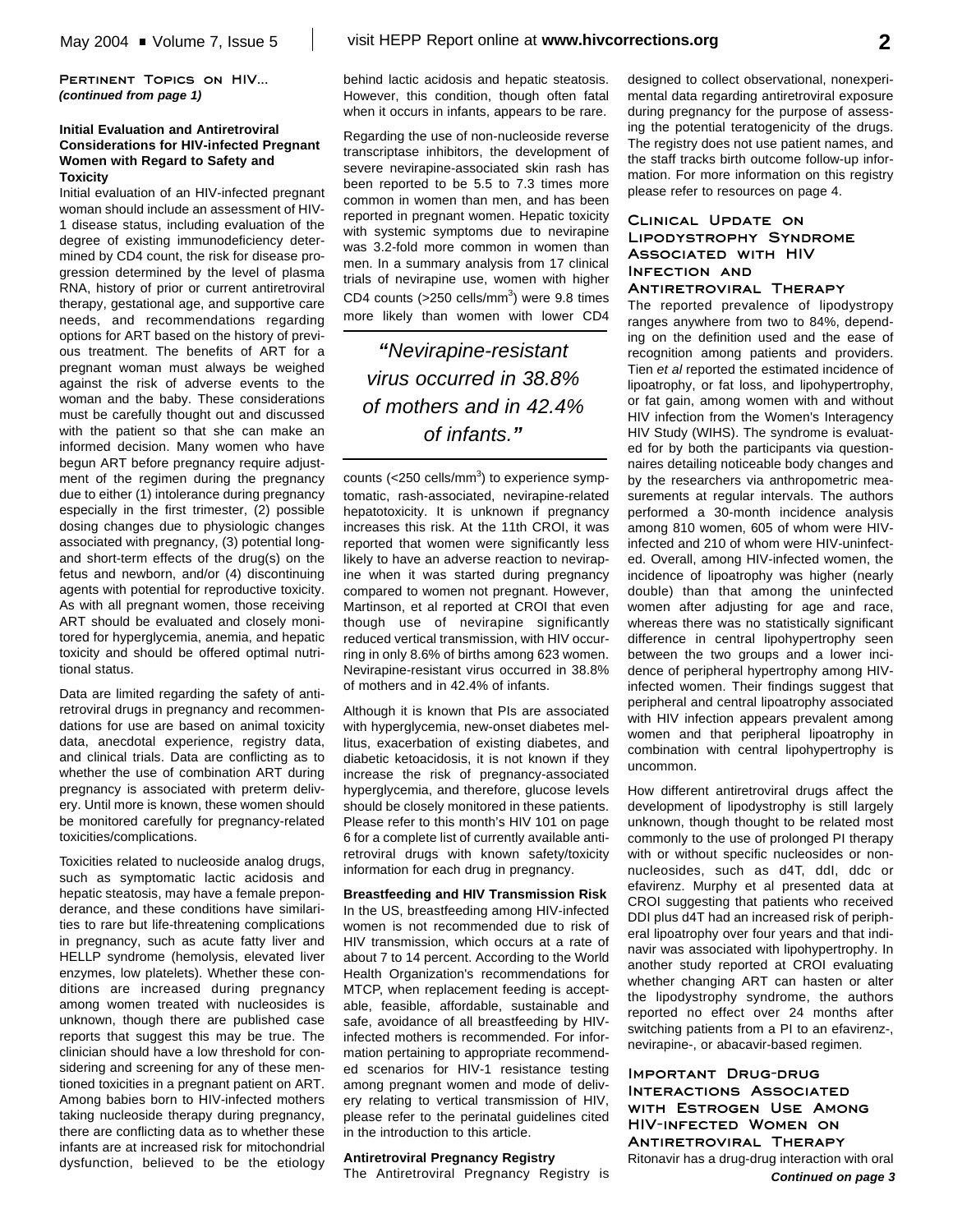#### **Pertinent Topics on HIV...** *(continued from page 2)*

contraceptives (OCPs), such as ethinyl estradiol, levonorgestrel, norelgestromin, norethindrone, and norgestrel, in which the level of hormone may be decreased enough to cause contraceptive failure. Thus, this is of consideration in any patient for whom a ritonavirboosted regimen is being offered. Increasing the dose of OCPs and/or suggesting alternative forms of contraception to the patient may best handle this interaction. The same interaction occurs with amprenavir, though amprenavir levels may also decrease when coadministered with OCPs, thus decreasing the effect of amprenavir and increasing the risk for resistant HIV. For another PI, atazanavir, it is recommended that the lowest effective dose of OCPs be used, as this drug increases the OCP level. It is recommended that no OCPs be used in conjunction with nevirapine due to strong drug-drug interactions. There does not appear to be any significant drugdrug interaction with the use of OCPs and any of the nucleoside reverse transcriptase inhibitors, efavirenz, delavirdine, saquinavir, indinavir, or nelfinavir. Of note, there does not appear to be any significant drug-drug interaction with medroxprogsterone acetate (Depo-Provera®) and antiretrovirals.

#### **Conclusion**

The American College of Obstetrics and Gynecology (ACOG) recommends that all women of childbearing age–HIV-infected and HIV-uninfected alike–be offered reproductive health care as part of routine medical treatment. Both incarcerated women and those living in the free world should receive information on birth control options, prevention of sexually transmitted diseases (STDs), prenatal vitamins if a pregnancy is desired, risk factors for HIV infection and other co-morbid conditions should a pregnancy occur, and optimal prevention and treatment of these conditions in order to preserve the overall health of the woman and her baby. Informing incarcerated women about these issues is particularly critical, as they often lack access to care before and after incarceration. In 1995, the United States Public Health Service issued recommendations for universal prenatal HIV-1 counseling and testing, including voluntary counseling and testing for all preg-

nant women in the US HIV testing of all inmates should be encouraged in correctional settings where reasonable HIV counseling and treatment can be provided. This option affords inmates a chance to make positive changes in their lives and improve their overall health while incarcerated. For women identified as HIV-infected, the focus of care is not only on assessment of her stage of infection and antiretroviral options, but also (1) education regarding HIV transmission risks to her baby during pregnancy and breastfeeding, as well as medical interventions to prevent MTCT (2) helping her understand and cope with realistic expectations for a future pregnancy, and (3) offering effective contraception strategies that will optimize her health before, during, and after such a pregnancy may occur. These are just some of the complex psychosocial issues that an HIV-infected woman may confront. Ultimately, choices impacting her reproductive health are up to the woman alone. As health care providers however, we can facilitate what may be difficult decisions for our patients by addressing them with honesty, compassion and respect.

#### *Disclosures:*

*\*Pfizer: stockholder*

*Antiretroviral Pregnancy Registry Research Park, 1011 Ashes Drive, Wilmington, NC 28405,*

*Tel: 800.258.4263, Fax: 800.800.1052, www.APRegistry.com*

*ACOG technical bulletin. Number 205-May 1995. American College of Obstetricians and Gynecologists. Int J Gynaecol Obstet. 1995 Aug 50 (2):201-7.*

*Bershoff-Matcha SJ, Mundy LM, Henry JV. 11th CROI; February 8- 11,2004;San Francisco, CA. Abstract 939.*

*Bersoff-Matcha SJ, Miller WC, Aberg JA, et al. Clin Infect Dis. 2001. 32(1):124-9.*

*Boxwell DE, Styrt BA. 39th ICAAC. San Francisco, CA. September 26-29, 1999. Abstract 1284.*

*Bristol-Myers Squibb Company. Healthcare Provider Important Drug Warning Letter. January 5, 2001.*

*CDC. MMWR. 1995. 44 (No. RR-7):1-15.*

*Collier AC, Helliwell RJ, Keelan JA, et al. Toxicol Appl Pharmacol. 2003;192:164-73.*

*Cooper ER, et al. J Acquir Immune Defic Syndr. Hum Retrovirol. 2002. 29(5):484-94.*

*Corey L, et al. J Acquir Immune Defic Syndr. 2004 Mar 15;35(5):435-445.*

*Dabis F, et al. 14th IAS. Barcelona, Spain, July 7-12, 2002. Abstract. ThOrD1428.*

*Dancis J et al. J Acquir Immune Defic Syndr. Hum Retrovirol, 1993. 6(1):2-6. Dorenbaum A et al. JAMA. 2002. 288(2):189-98.*

*Dube MP, Sattler FR. AIDS Clinical Care. 1998. 10(6):41-4.*

*Eastone JA, Decker CF. Ann Intern Med. 1997. 27(10):948.*

*Fisac et al. Metoabolic changes in patients switching from a protease inhibitor-containing regimen to abacavir, efavirenz, or nevirapine: 24-month results of a randomized study. Abstract 78.*

*Fiscus SA, et al. Pediatr Infect Dis J. 2002. 21(7):664-8.*

*Food and Drug Administration. Food and Drug Administration, Public Health Service, Department of Health and Human Services. Rockville, MD: June 11, 1997.*

*Guay LA, et al. Lancet. 1999. 354(9181):795-802.*

*Imperiale SM, Stern JO, Love JT, et al. 4th International Workshop on Adverse Events and Lipodystrophy in HIV. San Diego, CA. September 22-25, 2002. Abstract 87.*

*Johnson KM, Alarcon J, Watts DM, et al. AIDS. 2003 Mar 7;17(4):605-12.*

*Kuhn L, Stein Z, and Susser M. Paediatric & Perinatal Epidemiology. 2004. 18 (1): 10-16.*

*Knudtson E, Para M, Boswell H, Fan-Havard P. Obstet Gynecol. 2003. 101(5 Pt 2):1094-7.*

*Lallemant M, et al. N Engl J Med. 2000. 343(14):982-91.*

*Lallemant M, et al. 14th International AIDS Conference, Barcelona, Spain. July 7-12, 2002. Abstract. LbOr22.*

*Langlet P, Guillaume M-P, Devriendt J, et al. Gastroenterol 2000; 118 (suppl 2): Abstract 6623. (101st Annual meeting of the American Gastroenterological Association, San Diego, CA. May 21-24, 2000).*

*Laurence J., Lessons from the 11th Conference on Retroviruses and Opportunistic Infections. AIDS Reader. 2004;14:151-53.*

*Luzzati R, Del Bravo P, Di Perri G, et al. Lancet. 1999. 353(9156):901-2.*

*Lyons F, Hopkins S, McGeary A., et al. 2nd IAS conference on HIV Pathogenesis and Treatment. Paris, France. July 13-16, 2003. (late breaker). Mandelbrot L, Kermarrec N, Marcollet A, et al. AIDS, 2003. 17(2):272-3.*

*Mandelbrot L, et al. JAMA, 2001. 285(16):2083-93.*

*Martinson N, Morris L, Gray G, et al. 11th Conference on Retroviruses and Opportunistic Infections; February 8-11, 2004; San Francisco, CA. Abstract 38.*

*Mazhude C, Jones S, Murad S, et al. AIDS. 2002. 16(11):1566-8.*

*Moodley et al. J Infect Dis. 2003. 187(5):725-35.*

*Murphy R, Katlama C, Weverling GJ, et al. 11th CROI; February 8-11, 2004; San Francisco, CA. Abstract 718.*

*Petra Study Team. Lancet, 2002. 359(9313):1178-86.*

*Sandberg JA, et al. Toxicologist. 1994. 14:434.*

*Sarner L, Fakoya A. Sex Transm Infect. 2002. 78(1):58-9.*

*Shaffer N, et al. Lancet. 1999. 353(9155):773-80.*

*Shaffer N, et al. N Engl J Med. 1999. 340(13):1042-3.*

*Sperling RS, et al. N Engl J Med. 1996. 335(22):1621-9.*

*Stern JO, Love JT, Robinson PA, et al. 14th International Workshop on Adverse Events and Lipodystrophy in HIV. San Diego, CA. September 22-25, 2002. Abstract LBOr15.*

*Stiehm ER, et al. J Infect Dis. 1999. 179(3):567.*

*Tien PC, Cole SR, Williams CM, et al. J Acquir Immune Defic Syndr. 2003;34:461-66.*

*Visnegarwala F, Krause KL, Musher DM. Ann Intern Med. 1997. 127(10):947. Wade, et al. N Engl J Med, 1998. 339(20):1409*

*World Health Organization. WHO Technical Consultation on behalf of the UNFPA/UNICEF/WHO/UNAIDS Inter-Agency Task Team on Mother-to-Child Transmission of HIV. Geneva: World Health Organization, 2001. Report No. WHO/RHR/01.28.*

*References:*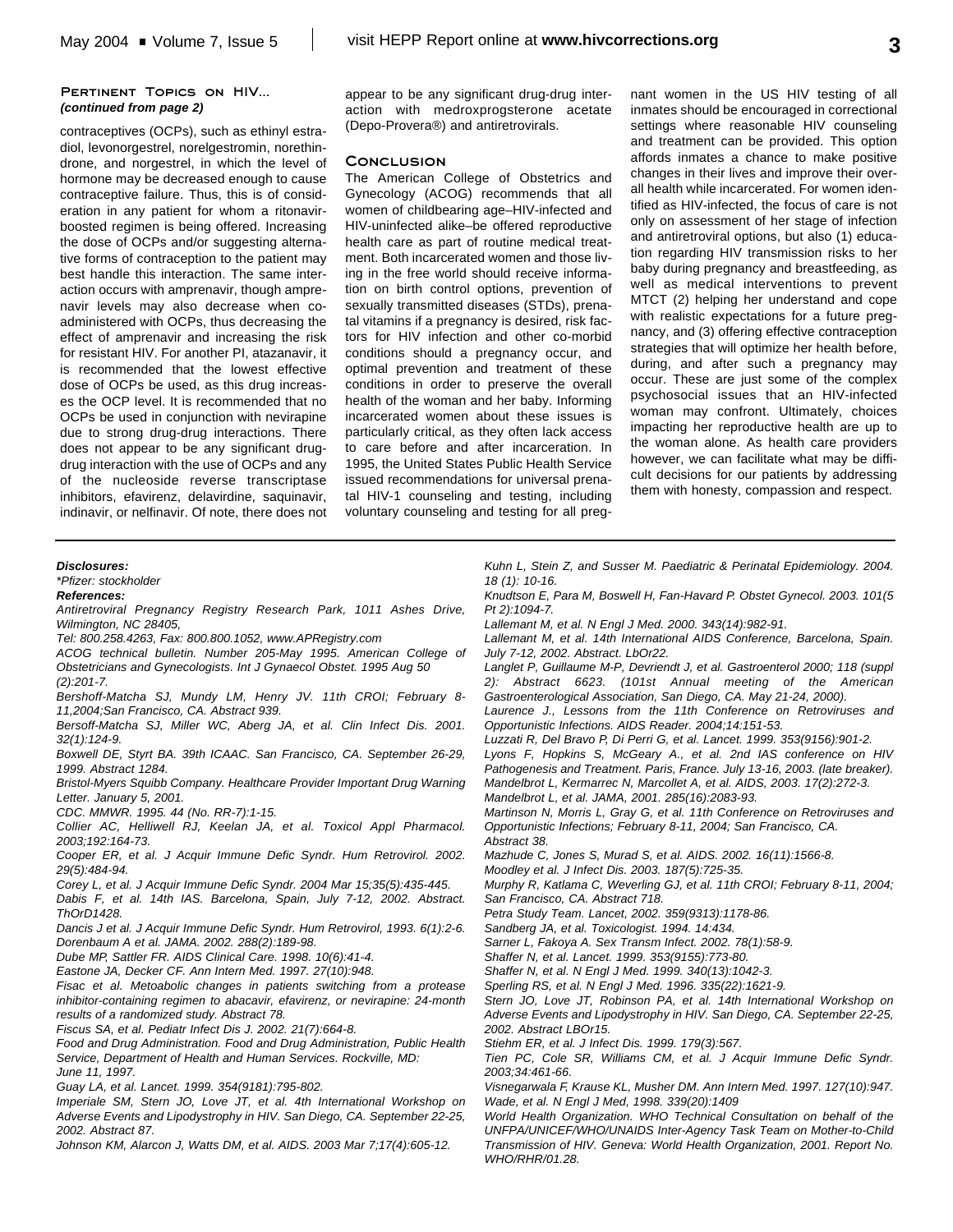## **Antiretroviral Drugs to Reduce Perinatal HIV-1 Transmission**

*Adapted from the Public Health Service Task Force Recommendations for Use of Antiretroviral Drugs in Pregnant HIV-1-Infected Women for Maternal Health and Interventions to Reduce Perinatal HIV-1 Transmission in the United States, November 26, 2003 http://www.aidsinfo.nih.gov/guidelines/perinatal\PER\_112603.html#table3*

## **SCENARIO #1**

discussed.

#### **HIV-infected pregnant women who have not received prior ART**

• Pregnant women with HIV infection must receive standard clinical, immunologic, and virologic evaluation. Recommendations for initiation and choice of ART should be based on the same parameters used for persons who are not pregnant, although the known and unknown risks and benefits of such therapy during pregnancy must be considered and

• The three-part ZDV chemoprophylaxis regimen, initiated after the first trimester, should be recommended for all pregnant women with HIV-infection regardless of antenatal HIV RNA copy number to reduce the risk for perinatal transmission.

• The combination of ZDV chemoprophylaxis with additional ARVs for treatment of HIV infection is recommended for infected women whose clinical, immunologic or virologic status requires treatment or who have HIV RNA over 1,000 copies/mL regardless of clinical or immunologic status.

• Women who are in the first trimester of pregnancy may consider delaying initiation of therapy until after 10-12 weeks' gestation.

### **SCENARIO #3**

#### **HIV-infected women in labor who have had no prior therapy**

\* Several effective regimens are available. These include: 1. Intrapartum intravenous ZDV followed by six weeks of ZDV for the newborn;

2. Oral ZDV and 3TC during labor, followed by one week of oral ZDV/3TC for the newborn;

3. A single dose nevirapine at the onset of labor followed by a single dose of nevirapine for the newborn at age 48 hours\*;

4. The two-dose nevirapine regimen combined with intrapartum intravenous ZDV and six week ZDV for the newborn.

5. In the immediate postpartum period, the woman should have appropriate assessments (e.g., CD4+ count and HIV RNA copy number) to determine whether antiretroviral therapy is recommended for her own health.

*\*These recommendations may change due to the high rate of nevirapine resistance. Please refer to the following guidelines for updates: www.cdc.gov/mmwr/preview/mmwrhtml/rr5118a1.htm*

## **SCENARIO #2**

#### **HIV-infected women receiving ART during the current pregnancy**

• HIV-infected women receiving ART for whom pregnancy is identified after the first trimester should continue therapy. ZDV should be a component of the antenatal antiretroviral treatment regimen after the first trimester whenever possible, although this may not always be feasible.

• For women receiving ART for whom pregnancy is recognized during the first trimester, the woman should be counseled regarding the benefits and potential risks of ARV administration during this period, and continuation of therapy should be considered. If therapy is discontinued during the first trimester, all drugs should be stopped and reintroduced simultaneously to avoid the development of drug resistance.

• Regardless of the antepartum ARV regimen, ZDV administration is recommended during the intrapartum period and for the newborn.

### **SCENARIO #4**

#### **Infants born to mothers who have received no ART during pregnancy or intrapartum**

• The six-week neonatal ZDV component of the ZDV chemoprophylactic regimen should be discussed with the mother and offered for the newborn.

\* ZDV should be initiated as soon as possible after delivery preferably within six-12 hours of birth.

• Some clinicians may choose to use ZDV in combination with other antiretroviral drugs, particularly if the mother is known or suspected to have ZDV-resistant virus. However, the efficacy of this approach for prevention of transmission has not been proven in clinical trials, and appropriate dosing regimens for neonates are incompletely defined for many drugs.

 $\bullet$  In the immediate postpartum period, the woman should undergo appropriate assessments (e.g., CD4+ count and HIV RNA copy number) to determine if antiretroviral therapy is required for her own health. The infant should undergo early diagnostic testing so that if HIV-infected, treatment can be initiated as soon as possible.

*Note: Discussion of treatment options and recommendations should be noncoercive, and the final decision regarding the use of antiretroviral drugs is the responsibility of the woman. A decision not to accept treatment with ZDV or other drugs should not result in punitive action or denial of care. Use of ZDV should not be denied to a woman who wishes to minimize exposure of the fetus to other antiretroviral drugs and who therefore chooses to receive only ZDV during pregnancy to reduce the risk for perinatal transmission.*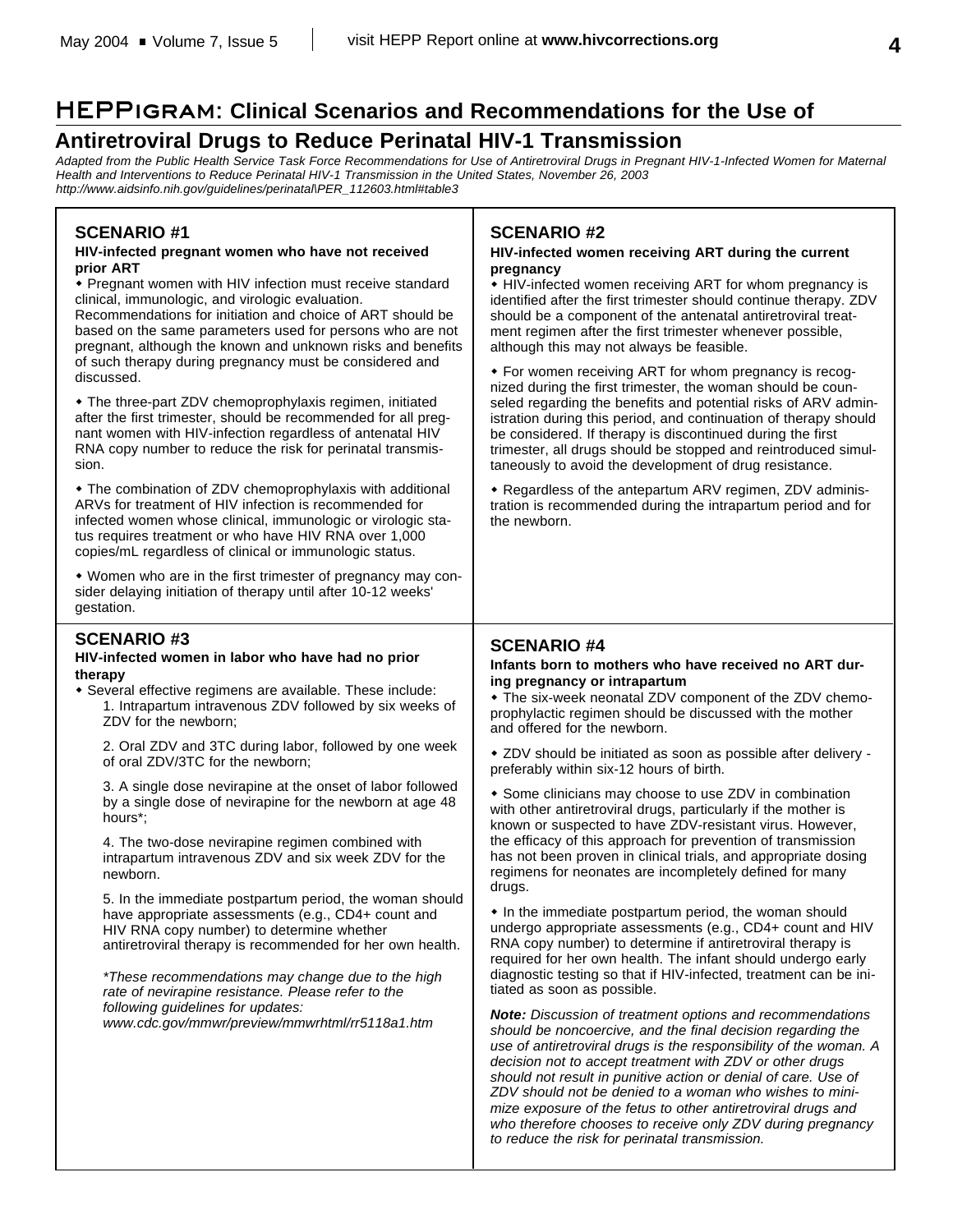## **Letter from the Editor**

*Dear Correctional Colleagues:*

*In keeping with HEPP Report tradition, the treatment of HIV-infected women is the focus of our May issue. I'm especially pleased to present Dr. Beth Weaver's report on mother-to-child transmission prevention (MTCP) in this issue. She provides updated guidelines on MTCP, but it's worth noting that these guidelines change rapidly. For example, it is highly likely that treatment of the HIV-infected woman presenting during labor will be modified to short course combination therapy (such as nevirapine and combivir, together, for at least one month following delivery), since single-dose nevirapine has been associated with high rates of resistance due to the long "tail" of detectable drug levels following administration. The best course to follow when confronted with lipodystrophy in an HIV-infected woman is, as yet, uncertain. Dr. Weaver provides a review of the most recent revelations related to this topic, gleaned from the February 2004 CROI conference. And, interestingly enough, this issue of HEPP Report also includes a discussion of contraception and antiretrovirals. Thus we are once again made aware that HIVinfected women are vibrant, sexually active and often still desire to have children.*

*We need to pause, in this month of that celebrates maternity, to consider the prevalence of HIV infection among pregnant women all over the world. Just a few statistics of note: The prevalence of HIV infection among pregnant women in Bostwana is 32%. In Swaziland, the rate is 40%. In South Africa the rate is 50 %. In Zambia the rate is 69%. These statistics are sobering –and remind us that we should do all that we can to prevent the further transmission of HIV infection to babies, no matter what country we call home.*

*Of course, neither sex nor pregnancy are events meant to occur during incarceration. We therefore bring you these updates so that you can better plan your care of women patients as they are being released back to the community. The fact is, your patients often resume their lives where they left off (without restarting illicit drug use, we hope). I always tell my soon-to-bereleased patients to have more than one plan - Plan A and Plan B. Even though they may not be planning to get pregnant, I have a discussion with them about how best to manage their pregnancy, should it occur. The good news that all of our patients deserve to hear is that HIV transmission to the newborn does not have to happen. Therefore, as you are planning ahead for your Mother's Day celebrations, (May 9th this year, in case you were wondering!) do give some thought to future generations of children who will thank you for teaching your patients about Plan B.*

*As always, we thank our readership for their interest in HEPP Report and we welcome your comments.* 

*Sincerely,*

Ame 1. DeGroot

*A. S. De Groot, MD*

# **Subscribe to HEPP Report**

Fax to **617-770-3339** for any of the following: *(please print clearly or type)*

|                                                                                                                                 | Yes, I would like to add/update/correct (circle one) my contact information for my complimentary<br>subscription of HEPP Report fax/email newsletter.                                                                          |  |                       |
|---------------------------------------------------------------------------------------------------------------------------------|--------------------------------------------------------------------------------------------------------------------------------------------------------------------------------------------------------------------------------|--|-----------------------|
|                                                                                                                                 | Yes, I would like to sign up the following colleague to receive a complimentary subscription of<br>HEPP Report fax/email newsletter.                                                                                           |  |                       |
| Yes, I would like my HEPP Report to be delivered in the future as an attached PDF file in an<br>email (rather than have a fax). |                                                                                                                                                                                                                                |  |                       |
|                                                                                                                                 |                                                                                                                                                                                                                                |  |                       |
| <b>CHECK ONE:</b>                                                                                                               | O Physician O Physician Assistant O Nurse/Nurse Practitioner<br>O Pharmacist C Medical Director/Administrator C HIV Case Worker/Counselor O Other                                                                              |  | O Nurse Administrator |
|                                                                                                                                 |                                                                                                                                                                                                                                |  |                       |
|                                                                                                                                 |                                                                                                                                                                                                                                |  |                       |
|                                                                                                                                 | EMAIL: The contract of the contract of the contract of the contract of the contract of the contract of the contract of the contract of the contract of the contract of the contract of the contract of the contract of the con |  |                       |
|                                                                                                                                 |                                                                                                                                                                                                                                |  |                       |

**Faculty Disclosure**

In accordance with the Accreditation Council for Continuing Medical Education Standards for Commercial Support, the faculty for this activity have been asked to complete Conflict of Interest Disclosure forms. Disclosures are listed at the end of articles. All of the individual medications discussed in this newsletter are approved for treatment of HIV and hepatitis unless otherwise indicated. For the treatment of HIV and hepatitis infection, many physicians opt to use combination antiretroviral therapy which is not addressed by the FDA.

> **Senior Advisors** Karl Brown, MD *Rikers Island Jail*

John H. Clark, MD, MPH, F.S.C.P. *Los Angeles County Sheriff's Department*

Ralf Jürgens *Canadian HIV/AIDS Legal Network*

Joseph Paris, PhD, MD *CCHP Georgia Dept. of Corrections*

Abby Dees, JD *CorrectHELP: Corrections HIV Education and Law Project*

David Thomas, MD, JD *Division of Correctional Medicine, NovaSoutheastern University College of Osteopathic Medicine*

Louis C. Tripoli, MD, F.A.C.F.E. *Correctional Medical Institute, Correctional Medical Services*

Lester Wright, MD *New York State Department of Corrections*

**Associate Editors** Scott Allen, MD *Rhode Island Department of Corrections*

Peter J. Piliero, MD *Associate Professor of Medicine, Consultant, New York State Department of Corrections, Albany Medical College*

Dean Rieger, MD *Indiana Department of Corrections*

Josiah Rich, MD *Brown University School of Medicine, The Miriam Hospital*

> Steven F. Scheibel, MD *Regional Medical Director Prison Health Services, Inc.*

> David A. Wohl, MD *University of North Carolina*

> Michelle Gaseau *The Corrections Connection*

> **Layout** Kimberly Backlund-Lewis *The Corrections Connection*

**Distribution** *Screened Images Multimedia*

**Managing Editor** Julia Noguchi *HIV/Hepatitis Education Prison Project*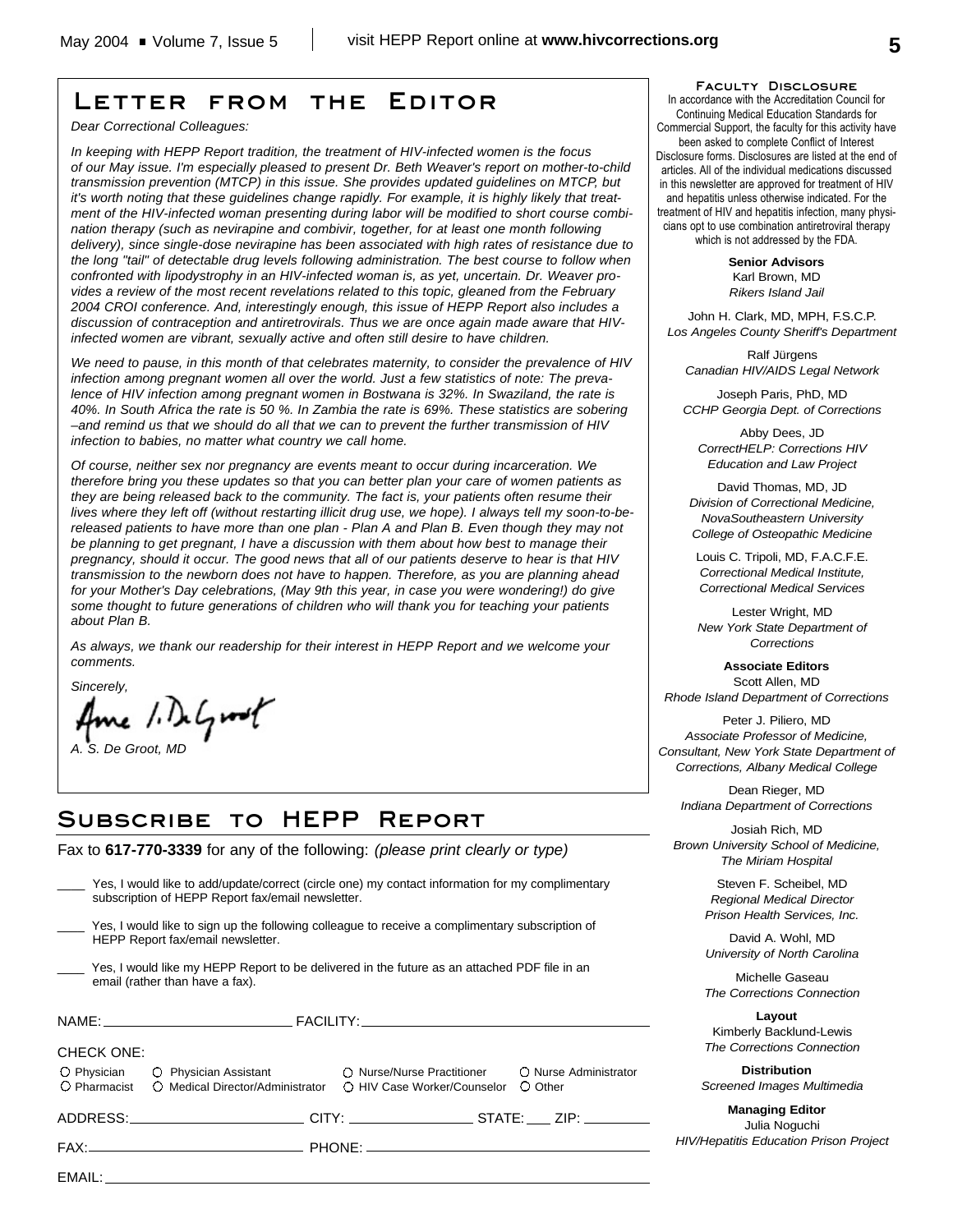# **HIV 101: Preclinical and Clinical Data Relevant to the Use of Antiretrovirals in Pregnancy**

| Antiretroviral<br>drug                                                                                                                                                                                                                | FDA pregnancy<br>category +                                         | <b>Placental passage</b><br>(newborn: mother drug ratio) | Long-term animal<br>carcinogenicity studies                                                                                                    | Animal teratogen<br>studies                                                                                                                    |  |  |
|---------------------------------------------------------------------------------------------------------------------------------------------------------------------------------------------------------------------------------------|---------------------------------------------------------------------|----------------------------------------------------------|------------------------------------------------------------------------------------------------------------------------------------------------|------------------------------------------------------------------------------------------------------------------------------------------------|--|--|
|                                                                                                                                                                                                                                       | Nucleoside and nucleotide analogue reverse transcriptase inhibitors |                                                          |                                                                                                                                                |                                                                                                                                                |  |  |
| Abacavir<br>(Ziagen, ABC)                                                                                                                                                                                                             | C                                                                   | Yes (rats)                                               | Positive (malignant and non-malignant<br>tumors of liver, thyroid in female rats,<br>and preputial and clitoral gland<br>of mice and rats)     | Positive (rodent anasarca and<br>skeletal malformations at 1000<br>mg/kg (35x human exposure)<br>during organogenesis;<br>not seen in rabbits) |  |  |
| Didanosine<br>(Videx, ddl)                                                                                                                                                                                                            | B                                                                   | Yes (human) [0.5]                                        | Negative (no tumors,<br>lifetime rodent study)                                                                                                 | Negative                                                                                                                                       |  |  |
| Emtricitabine<br>(Emtriva, FTC)                                                                                                                                                                                                       | B                                                                   | Unknown                                                  | Not completed                                                                                                                                  | Negative                                                                                                                                       |  |  |
| Lamivudine<br>(Epivir, 3TC)                                                                                                                                                                                                           | $\mathbf C$                                                         | Yes (human) [~1.0]                                       | Negative (no tumors,<br>lifetime rodent study)                                                                                                 | Negative                                                                                                                                       |  |  |
| Stavudine<br>(Zerit, d4T)                                                                                                                                                                                                             | $\mathsf{C}$                                                        | Yes (rhesus monkey) [0.76]                               | Positive (mice and rats, at very high<br>dose exposure, liver and<br>bladder tumors)                                                           | Negative (but sternal bone<br>calcium decreases in rodents)                                                                                    |  |  |
| Tenofovir DF<br>(Viread)                                                                                                                                                                                                              | B                                                                   | Yes (rat and monkey)                                     | Not completed                                                                                                                                  | Negative (osteomalacia when<br>given to juvenile animals<br>at high doses)                                                                     |  |  |
| Zalcitabine<br>(HIVID, ddC)                                                                                                                                                                                                           | $\mathbf C$                                                         | Yes (rhesus monkey) [0.30-<br>0.501                      | Positive (rodent, thymic lymphomas)                                                                                                            | Positive (rodent-hydrocephalus<br>at high dose)                                                                                                |  |  |
| Zidovudine<br>(Retrovir,<br>AZT, ZDV)                                                                                                                                                                                                 | C                                                                   | Yes (human) [0.85]                                       | Positive (rodent, noninvasive vaginal<br>epithelial tumors)                                                                                    | Positive (rodent-near<br>lethal dose)                                                                                                          |  |  |
|                                                                                                                                                                                                                                       |                                                                     |                                                          | Non-nucleoside reverse transcriptase inhibitors                                                                                                |                                                                                                                                                |  |  |
| Delavirdine<br>(Rescriptor)                                                                                                                                                                                                           | C                                                                   | Unknown                                                  | Positive (hepatocellular adenomas and<br>carcinomas in male and female mice but<br>not rats, bladder tumors in male mice)                      | Positive (rodent-ventricular<br>septal defect)                                                                                                 |  |  |
| Efavirenz<br>(Sustiva)                                                                                                                                                                                                                | $\overline{C}$                                                      | Yes (cynomologus monkey, rat,<br>rabbit)[~1.0]           | Positive (increased hepatocellular ade-<br>nomas and carcinomas and pulmonary<br>alveolar/bronchiolar adenomas in female<br>but not male mice) | Positive (cynomologus monkey-<br>anencephaly, anophthalmia,<br>microophthalmia)                                                                |  |  |
| Nevirapine<br>(Viramune)                                                                                                                                                                                                              | C                                                                   | Yes (human) $[-1.0]$                                     | Positive (hepatocellular adenomas and<br>carcinomas in mice and rats)                                                                          | Negative                                                                                                                                       |  |  |
|                                                                                                                                                                                                                                       |                                                                     |                                                          | <b>Protease inhibitors</b>                                                                                                                     |                                                                                                                                                |  |  |
| Amprenavir<br>(Agenerase)                                                                                                                                                                                                             | C                                                                   | Unknown                                                  | Positive (hepatocellular adenomas and<br>carcinomas in male mice and rats)                                                                     | Negative (but deficient ossifica-<br>tion and thymic elongation in<br>rats and rabbits)                                                        |  |  |
| Atazanavir                                                                                                                                                                                                                            | B                                                                   | Unknown                                                  | Not Completed                                                                                                                                  | Negative                                                                                                                                       |  |  |
| Fosamprenavir<br>(Lexiva)                                                                                                                                                                                                             | C                                                                   | Unknown                                                  | Positive (increased benign and malig-<br>nant liver tumors in male rodents)                                                                    | Negative (deficient ossification<br>with amprenavir but not<br>fosamprenavir)                                                                  |  |  |
| Indinavir<br>(Crixivan)                                                                                                                                                                                                               | $\mathbf C$                                                         | Minimal (humans)                                         | Positive (thyroid adenomas in male rats<br>at highest dose)                                                                                    | Negative (but extra ribs<br>in rodents)                                                                                                        |  |  |
| Lopinavir/<br>Ritonavir<br>(Kaletra)                                                                                                                                                                                                  | $\mathsf C$                                                         | Unknown                                                  | Not Completed                                                                                                                                  | Negative (but delayed skeletal<br>ossification and increase in<br>skeletal variations in rats at<br>maternally toxic doses)                    |  |  |
| Nelfinavir<br>(Viracept)                                                                                                                                                                                                              | B                                                                   | Minimal (humans)                                         | Positive (thyroid follicular adenomas and<br>carcinomas in rats)                                                                               | Negative                                                                                                                                       |  |  |
| Ritonavir<br>(Norvir)                                                                                                                                                                                                                 | B                                                                   | Minimal (humans)                                         | Positive (rodent, liver adenomas and<br>carcinomas in male mice)                                                                               | Negative (but cryptorchidism<br>in rodents)                                                                                                    |  |  |
| Saquinavir<br>(Fortovase)                                                                                                                                                                                                             | В                                                                   | Minimal (humans)                                         | Not completed                                                                                                                                  | Negative                                                                                                                                       |  |  |
|                                                                                                                                                                                                                                       |                                                                     |                                                          | <b>Fusion inhibitors</b>                                                                                                                       |                                                                                                                                                |  |  |
| Enfuvirtide<br>(Fuzeon)                                                                                                                                                                                                               | B                                                                   | Unknown                                                  | Not Done                                                                                                                                       | Negative                                                                                                                                       |  |  |
| FDA pregnancy categories:<br>A. Adequate and well-controlled studies of pregnant women fail to demonstrate a risk to the fetus during the first trimester of pregnancy (and there is<br>no evidence of risk during later trimesters); |                                                                     |                                                          |                                                                                                                                                |                                                                                                                                                |  |  |

*B. Animal reproductive studies fail to demonstrate a risk to the fetus and adequate and well-controlled studies of pregnant women have not been conducted;* 

*C. Safety in human pregnancy has not been determined, animal studies are either positive for fetal risk or have not been conducted, and the drug should not be used unless the potential benefit outweighs the potential risk to the fetus.*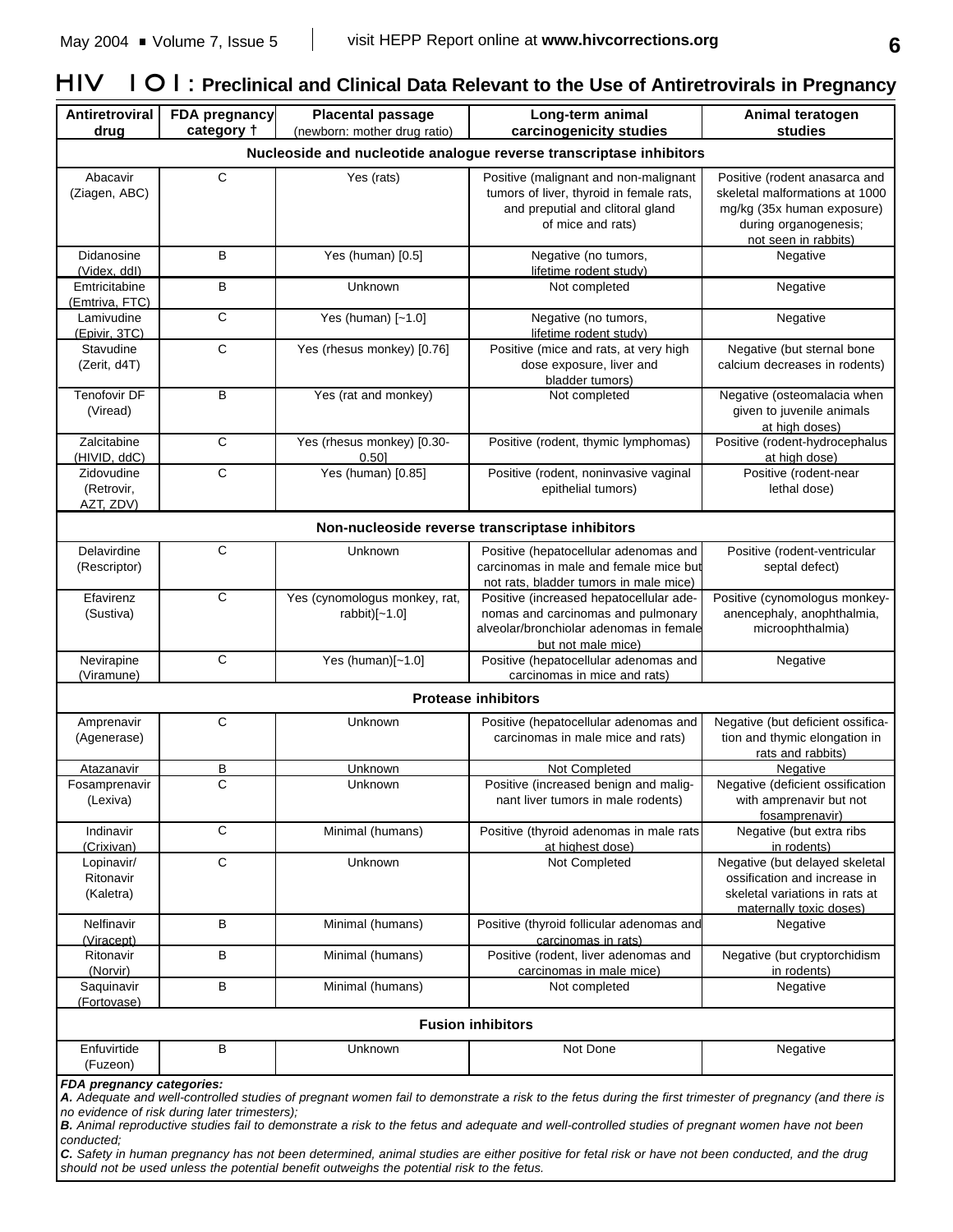## **Spotlight: HIV Management in a Malian Women's Prison**

*Julia Noguchi\*, Managing Editor, HEPP Report*

Mali continues to rank among the few sub-Saharan African countries with a low prevalence of HIV/AIDS in the general population. UNAIDS estimated at yearend 2001 that 110,000 adults and children in Mali were living with HIV/AIDS, with an adult prevalence of 1.7 percent–comparable to that of the US. Yet a suspected higher prevalence in "bridge" populations, such as long-distance truck drivers, ambulatory vendors, and female sex workers portends a wider epidemic. UNAIDS also estimates that 55 percent of adults living with HIV/AIDS in Mali are women.

The Bollé Correctional and Rehabilitation Facility for Women and Girls, (Centre Spécialisé de Détention de Réeducation et de Réinsértion pour Femmes et Filles Mineurs de Bollé), which lies on the outskirts of the capitol city of Bamako, Mali, is one of seven prisons in the nation. Bollé, the largest facility for female inmates in the country, opened its doors in 1998, and houses from 50 to 70 women and girls at a time. Malians make up the majority of the detainees; however, nearly all West African countries are represented.

Apart from the lack of resources and medical care, the Bollé facility greatly differs from its US counterparts in that the inmates are entirely self-sufficient. In the past, non-governmental organizations were able to support the prison with donations of food and medical supplies, but prison director Diarra Assétou Kouyaté said that these organizations could no longer afford to provide assistance. Trades such as cloth-dying, sewing, and soapmaking not only afford these women with skills to survive once they are released, but also function as a means of economic support for the facility. Children of the inmates are permitted to live at the prison until the age of four, and are completely in their mother's charge since the prison cannot afford to feed, clothe, or provide medicines for them.

Relative to the US, there are very few women imprisoned in Mali. Kouyaté, who toured prisons in the US several years ago, explained that "in Mali the women are well-behaved." While the Bollé prison is recognized as being one of the best correctional facilities in West Africa for preserving the dignity of inmates, Kouyaté stated bluntly that "this is no hotel." Surprisingly, most of the women are not incarcerated for prostitution or drug-related charges. They are serving sentences for infanticide. The influx of young women to urban areas is fueled by a desire to earn a better living and find a husband. Many of them, however, end up involved in prostitution. Faced with an unwanted pregnancy or lack of financial means to provide for the baby, the woman may resort to "the worst of crimes," said Kouyaté. The other small percentage of crimes for which the women are convicted include involuntary homicide, fraud, and having abandoned their families.

#### **HIV Testing**

Routine HIV testing does not exist in the women's prison. Occasionally, HIV tests are performed when a woman is chronically ill, or goes to the hospital to have a child or undergo surgery. Accordingly, HIV prevalence is unknown. As in Malian society, AIDS remains a taboo subject in the correctional environment. "Because of the stigma associated with AIDS in Mali, the women here simply do not believe the facts about AIDS," said Kouyaté. Not surprisingly, most incarcerated women here would likely refuse to be tested even if given the opportunity. The administration has always made concerted efforts to keep testing as discreet as possible but personal information travels fast inside the prison walls. "These women are very perceptive," Kouyaté said. "They know what goes on here better than the staff does." The Bollé prison does not have recourse to legislation on informed consent or any laws regarding HIV testing in the correctional setting. Upon further investigation of what is an extremely delicate–but not a litigious–issue in Malian corrections, Kouyaté acknowledged the need for protocols for a confidential and effective testing system.

#### **Compassionate Release**

As a general rule, prisoners who are confirmed to be HIV-infected are sent to appear before a district judge and are routinely granted compassionate release. "We simply don't have the means to provide care and treatment for them…These women are not left to die in prison," said Kouyaté. Antibiotics for treatment of OIs are sorely needed. Not only are antiretrovirals (ARVs) not available on the inside, but the medical staff is also not trained in pre- or post-test counseling. By the time a case of HIV is suspected by the medical staff, the woman has usually progressed to full-blown AIDS. Since 1999, there have been six women who have tested positive for HIV at Bollé, five of whom died of AIDS following compassionate release. The sixth woman, who has not developed full-blown AIDS, is being treated with ARVs and followed by CESAC (Centre de Soins, d'Animation et de Conseil), a Malian governmental organization that provides HIV/AIDS prevention, treatment and counseling. Created in 1996, one of the organization's primary objectives is the prevention of mother-to-child transmission of the virus. Following release by the judge, a prisoner who tests positive for HIV is referred to this center for treatment and follow-up.

#### **Access**

Supply, distribution and cost constitute the triumvirate of challenges in the fight against the AIDS pandemic in Africa. Currently, the following ARVs are approved for treatment of HIV infection in Mali: didanoside, zidovudine, lamivudine, stavudine, nevirapine, efavirenz, nelfinavir and indinavir. There are not enough of these medications, however, to keep them in stock at the pharmacy, which renders treatment interruption inevitable. An infrastructure for dispensing these drugs does not exist, nor does the personnel for distributing them. Furthermore, difficulties in accessing transportation to and from the hospital or clinic for treatment and proper follow-up are realities in Mali.

Cost reduction of ARVs–the issue that seems to be dominating recent discourse on AIDS in the developing world–is a key factor for making treatment more accessible to the population. IMAARV (Initiative Malienne d'Accès aux Antirétroviraux) is a program financed by the state and private sector whereby eligible individuals can receive ARVs and medications for opportunistic infections at reduced cost since they come from bulk suppliers. Although IMAARV has committed to instituting two-year treatment programs that aim to improve the quantity and quality of available ART, cost remains a formidable barrier. For example, 50 percent cost reduction in ARVs translates into about 45,000 CFA/month (about \$88 (US)). Yet, given that the cost is higher than the average monthly household income, ARVs are still inaccessible to 90 percent of the HIVinfected population of Mali.

#### **Conclusion**

Today, the AIDS situation in Mali is not as dire as it is in some African nations. However, significant seasonal migration of agricultural workers to Senegal, Côte d'Ivoire, (which has the highest HIV prevalence in West Africa), and France during Mali's off-agricultural season could have a serious effect on the spread of HIV in Mali in years to come. The past decade bears witness to the fact that no country is insulated from the risk of the epidemic. The Bollé prison has many stories to tell about the women for whom release into the free world has equated further confinement by AIDS. The prison medical staff shared only a handful of these inmates' stories, each one unique but with the same tragic ending. The hope is that one day these young women will re-enter the free world as healthier and more confident individuals; this can be accomplished with the help of governments, NGOs, and individuals committing to care more–and to care sooner.

*Disclosures: \*Nothing to disclose.*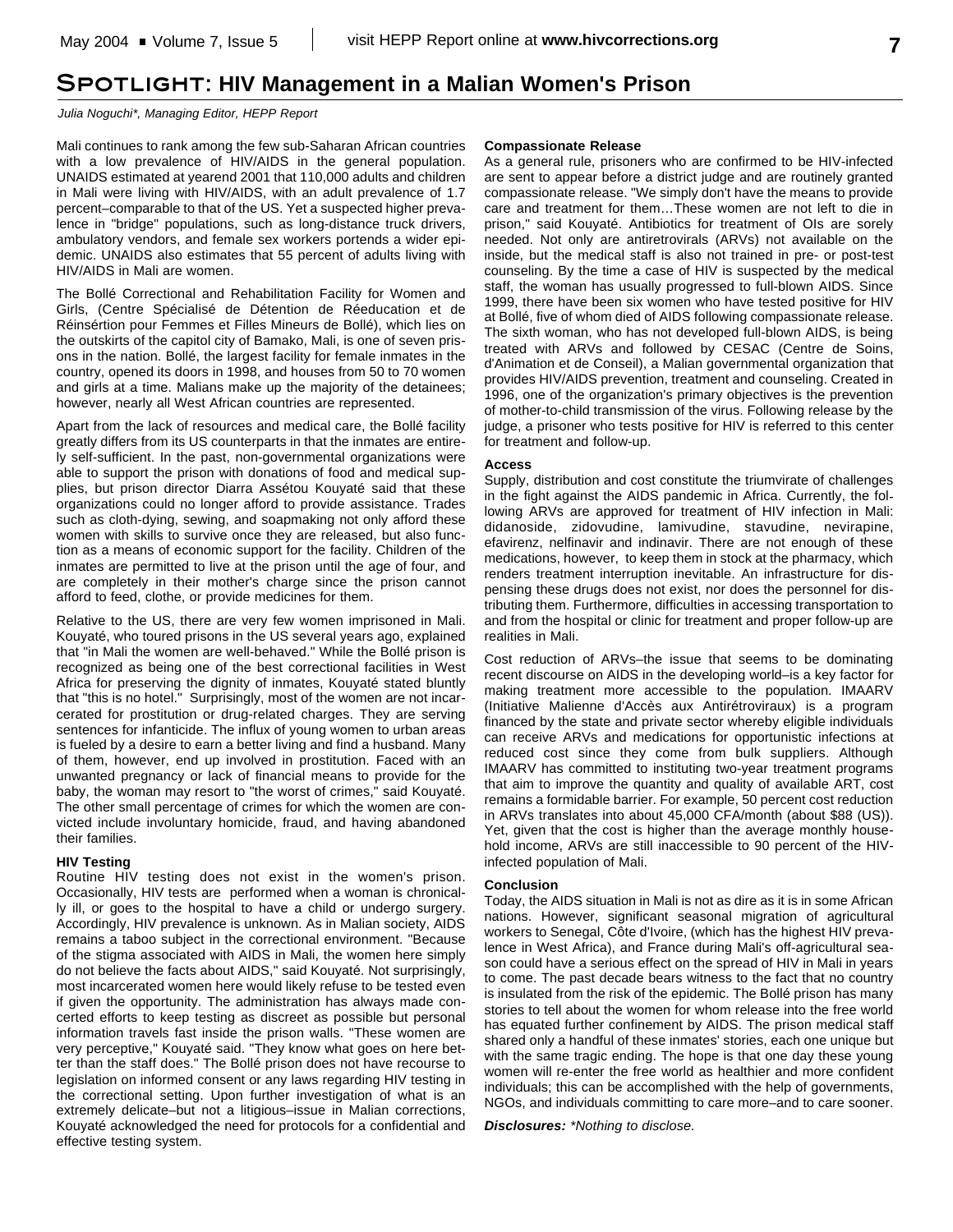# **Save the** DATES

**NCCHC: Clinical Updates in Correctional Health Care** *May 22-25, 2004 Hyatt Regency Chicago, IL* Call: 773.880.1460 Fax: 773.880.2424 Visit: www.ncchc.org

**9th Northeast Correctional Health Care Conference** *May 26, 2004 Sturbridge Host Hotel Sturbridge, MA* Contact: Pharmaceutical Strategies, Inc. Call: 781.279.2254 Fax: 781.279.2977 Email: rduhaime@icg-ps.com

**2nd Annual Clinical Care Options for Hepatitis Symposium** *June 24, 2004 Ritz-Carlton Niguel Dana Point, CA* Designed for participants to syn-

thesize the year's scientific and medical advances and discuss state-of-the art treatment strategies with leading experts and colleagues in a setting that is conducive to both formal learning and informal networking. Call: 800.878.6260 Email: dperalta@ mtgessentials.com Visit: http://clinicaloptions.com/ go/ccohep2004

### **XV International AIDS Conference**

*July 11-16, 2004 Bangkok, Thailand* The International AIDS Society, in partnership with the Thai Ministry of Public Health and in collaboration with the international Community and UNAIDS invites you to join this extraordinary gathering to advance another milestone in the global fight against HIV/AIDS. Register online at: http://www.aids2004.org/

## **Inside News**

#### **Valacyclovir Prevents Transmission of HSV**

HSV (Herpes Simplex Virus) is the leading cause of genital ulcers in both developed and developing countries. According to a recent study on valacyclovir given once daily to a patient with genital herpes, valacyclovir significantly reduces the rate of HSV transmission. This study involved a prospective, randomized, placebo-controlled trial of valacyclovir (500 mg/day for 8 months) in 1,484 immunocompetent, heterosexual, monogamous couples that were discordant for herpes simplex virus-2 (HSV-2) symptomatic genital infection. A subset analysis was done in 89 patients to determine the effect of valacyclovir on viral shedding using HSV polymerase chain reaction (PCR) analysis of genital swab specimens. As demonstrated in the study, viral shedding is notably reduced in the source patient. The potential application of this information is important for couples that are discordant for HSV. However, this may have an even more important application for reducing transmission of HIV infection, as these ulcers have high concentrations of HIV in co-infected patients.

*Corey L, Wald A, Patel R, et al. NEJM. 2004;350:11-20*

#### **FDA Approves First Oral Fluid Based Rapid HIV Test Kit**

The FDA has approved the use of oral fluid samples with a rapid HIV diagnostic test kit that provides screening results with over 99 percent accuracy in as little as 20 minutes. Until now, all rapid HIV tests required the use of blood in order to get such rapid results. In addition to simplifying the testing process and precluding the need for a blood sample, use of the oral collection component reduces risk to healthcare workers performing the test by reducing exposure to blood and sharps. The Centers for Disease Control and Prevention (CDC) has estimated that one fourth of the approximately 900,000 HIV-infected people in the US are not aware that they are infected.

*NATAP - www.natap.org, March 26, 2004*

#### **HAART Treatment During Acute HIV-Infection Not Recommended**

A recent joint study from Australia and the US concluded that antiretroviral treatment of primary HIV infection (PHI) may not be clinically justified on the basis of current evidence. Where does this leave the clinician who has identified a patient as acutely infected with HIV? In some regards, the

# **Resources**

**HIV InSite Knowledge Base, University of San Francisco**

*http://hivinsite.ucsf.edu*

**AIDS Alliance for Children, Youth & Families** *www.aidsalliance.org/aids\_alliance/index.html*

**The National Commission on Correctional Health Care** *www.ncchc.org/*

question of when to treat in PHI is similar to those patients identified with established infection; however, at the start of the disease course there is the possibility of proportionally larger benefits, making this an important question to answer. Based on the currently published data, there is no clear evidence that patients with access to ART have any greater clinical benefit if therapy is introduced immediately during or prior to their seroconversion illness, nor are there comparative data to suggest that short-term use of HAART during PHI can alter future disease progression. Currently, no evidence from these studies suggests that therapy during PHI results in a reduction in clinical progression compared with use of effective therapy in later disease.

*Smith, Don E. et al. AIDS: Volume 18(5) 26 March 2004 pp 709-718.*

#### **Study: Detecting Human Papillomavirus DNA in Men**

A study presented at the Human Papillomavirus 2002 International Conference in Paris evaluated methods for detection of genital human papillomavirus (HPV) DNA in men. In this study, samples were obtained from three consecutive groups of 10 men attending a sexually transmitted disease clinic by use of (1) a saline-wetted Dacron swab alone, (2) a saline-wetted cytobrush, or (3) emery paper (600A-grit Wetordry Tri-M-ite; 3M) abrasion followed by a saline-wetted Dacron swab. By use of a polymerase chain reaction-based assay, 45% of emery-paper samples were found to be positive for -globin, compared with 23% of swab-alone and 0% of cytobrush samples. Subsequently, emery paper and saline-wetted Dacron swabs were used to obtain penile shaft, glans, foreskin, and scrotum samples from 318 male university students. Urine samples were also obtained. Of 1323 samples tested, 1288 (97%) were found to be positive for -globin. HPV DNA was detected in samples from 104 men (33%): 24% from the penile shaft, 16% from the glans, 28% from the foreskin, 17% from the scrotum, and 6% in urine. The HPV prevalence was similar for circumcised and uncircumcised men. Testing multiple sites increased the number of men for whom HPV DNA was detected.

*Bethany A. Weaver et al. Evaluation of Genital Sites and Sampling Techniques for Detection of Human Papillomavirus DNA in Men. JID 2004;189:677-685.*

#### **Women, Children, and HIV** *http://womenchildrenhiv.org/*

**Albany Medical Center's AIDS Program** *www.amc.edu/patient/hiv/hiv\_correctional.htm*

**US Dept. of Health and Human Services: Services to People with HIV in Correctional Settings**

*http://hab.hrsa.gov/special/corrections\_index.htm*